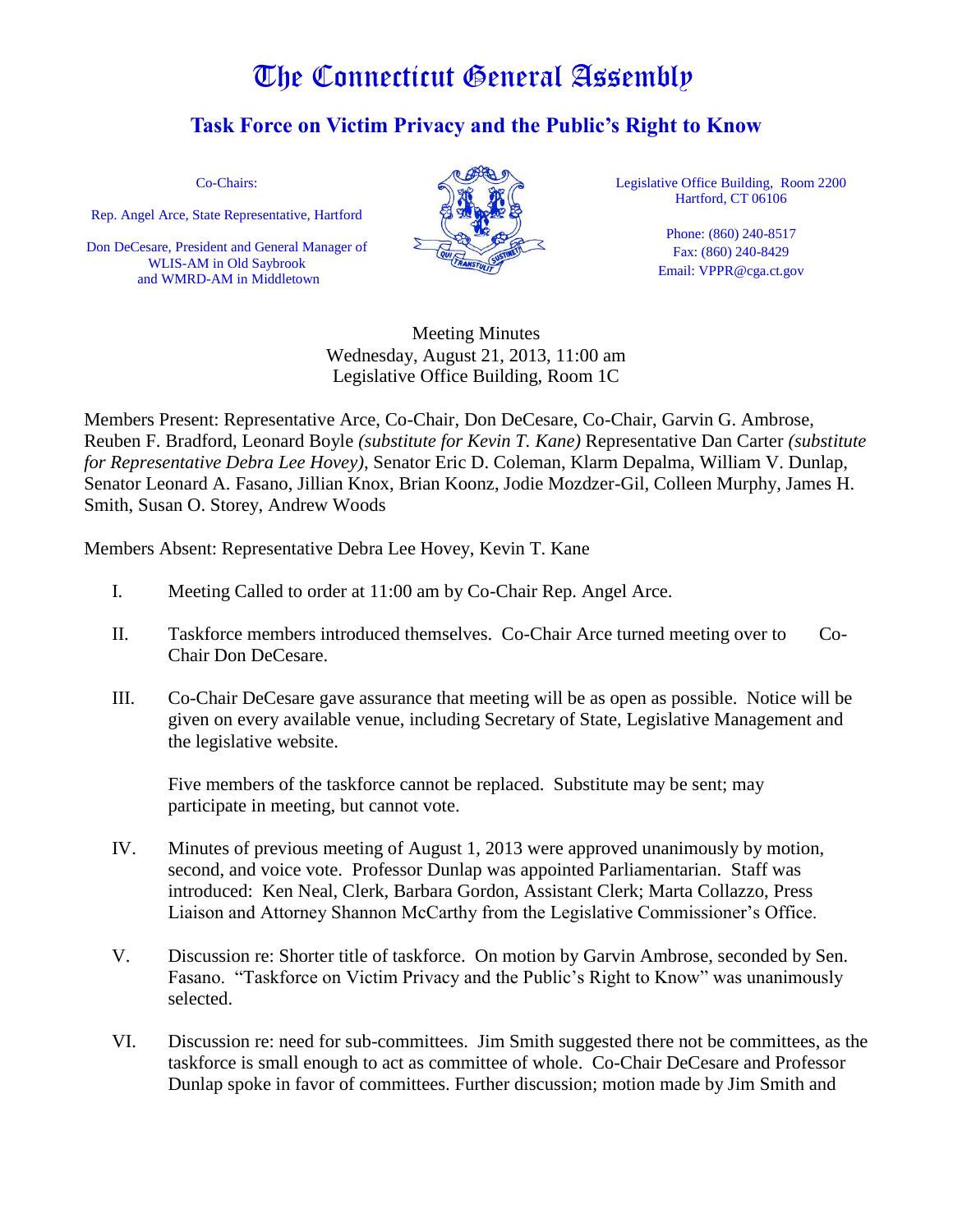seconded by Garvin Ambrose that the Taskforce act as committee of the whole with no formal sub-committees. Motion passed with three dissenting votes.

VII. Co-Chair DeCesare asked for input on plans for meetings and hearings. What should be considered a quorum? Professor Dunlap suggested a simple majority of 9 voting members present to constitute a quorum. Senator Coleman made a motion that a quorum of the Task Force is constituted when 9 voting members are present at a meeting which was seconded by Senator Fasano and unanimously passed. Re: Public Hearings, members Atty. Susan Storey and Sen. Fasano stressed the need for public hearings. Discussion followed. Motion made by Professor Dunlap, the task force have at least two public hearings separate from the regularly scheduled task force meetings, Brian Koonz amended the motion to specify off-site public hearings, Klarn Deplama amended the motion, the task force shall have at least two public hearings separate from the regularly scheduled task force meetings to be held at a location to be determined within the discretion of the taskforce; which was seconded by Andrew Woods and passed unanimously.

Re: date and location of the outside the building public hearings, Co-Chair DeCesare asked the task force to consider dates and locations for public hearings and it will be discussed as an agenda item next meeting. Professor Dunlap suggested as a legal matter, the task force explicitly not have a quorum requirement for public hearings, lack of a quorum at a public hearing should not nullify the public hearing. Jim Smith made the motion; public hearings do not require a quorum of voting members present, seconded by Jodie Mozdzer-Gil. Co-Chair DeCesare asked for further discussion, Garvin Ambrose, suggested that every member of the task force should be present for public hearings. Members agreed that effort should be made, by all, to be present at public hearings. Co-Chair DeCesare urged members of the task force to be present at public hearing(s). The motion previously stated by Jim Smith was seconded and passed unanimously.

VIII. Discussion of prioritization of missions. Mission – PA 13-311, Sections 1, 2, 3, and 4, "minor" defined as individual under the age of 18 years. Co-Chair DeCesare asked a question to the task force as to whether anyone believed the task force has jurisdiction over matters federal as stated in Section 2 (NEW) (27) of the enabling legislation. Discussion followed re: language of legislation and terms as defined by statute.

Jim Smith expressed concern that the legislation was done secretly and that majority of the Taskforce is on the side of privacy and secrecy, causing problems for those who lean to the FOIA side.

Sen. Fasano responded by giving a brief history of the legislative response, which was due to a request of the pictures from the Sandy Hook incident and all of the reports involved to do an exploitive media piece which seemed innappropriate to the legislature. It was not the wishes of the legislature to act in secret or to not have a public hearing, but due to the immediate nature of the request, prompt legislative action was necessary. The impetus of the Task Force on Victim Privacy and the Public's Right to Know was to bring together individuals with different backgrounds and opinions to examine the legislative response and receive feedback. Sen. Fasano further expressed the intent of the legislature to bring the